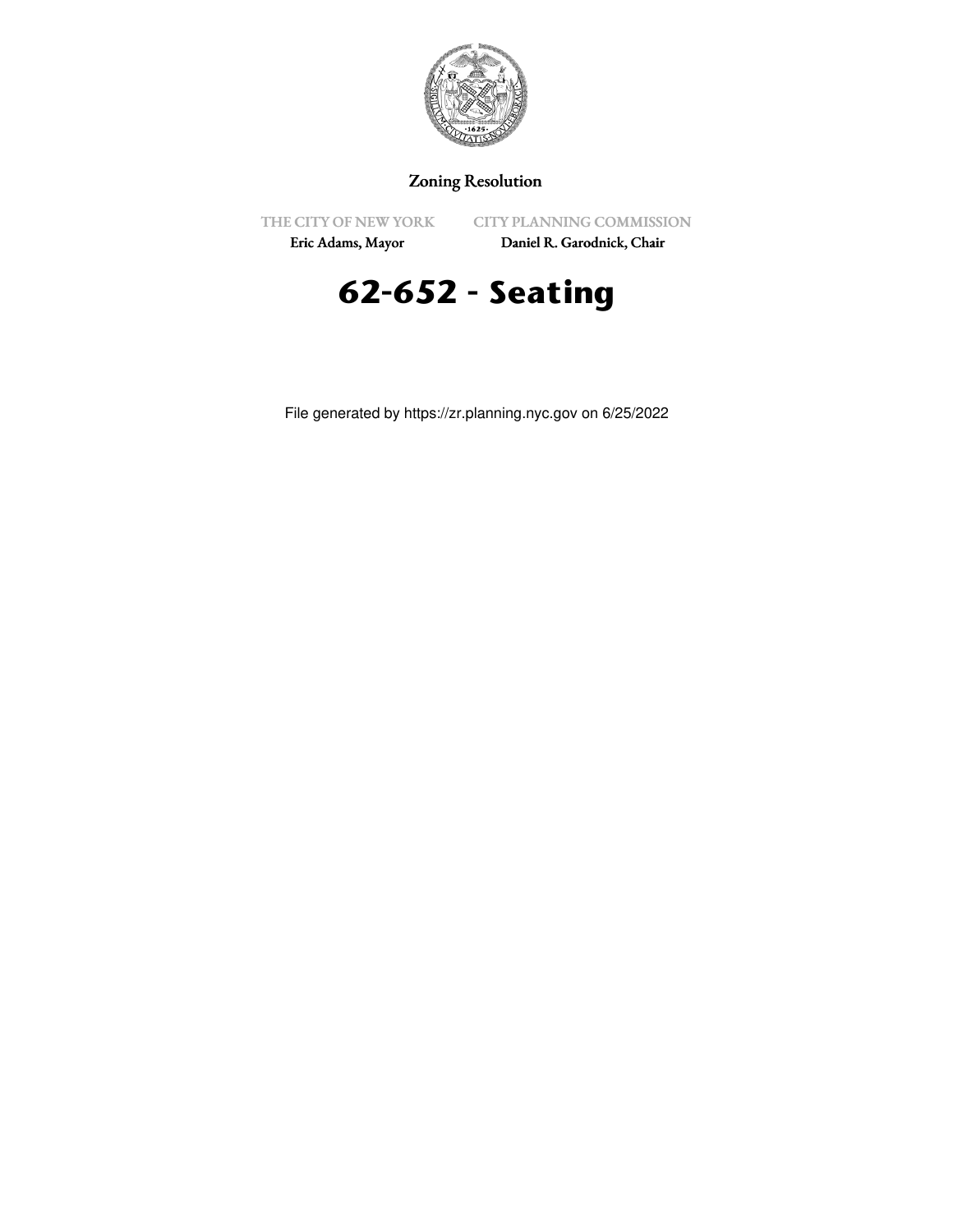## **62-652 - Seating**

LAST AMENDED 4/22/2009

All required seating shall comply with the following standards:

(a) Seating with backs

At least 50 percent of the required seating shall have backs, and at least 50 percent of such seating shall face in the general direction of the water. Seat backs shall be at least 14 inches high. Walls located adjacent to a seating surface shall not count as seat backs. All seat backs must either be contoured in form for comfort or shall be reclined from the vertical between 10 to 15 degrees.

#### (b) Depth

Seating with or without backs shall have a depth of not less than 18 inches, and for seating with backs, such depth shall not be greater than 20 inches. Seating with a depth of at least 36 inches, and accessible from both sides, may be credited as double seating. When seating is provided on a planter ledge, such ledge must have a minimum depth of 22 inches.

#### (c) Height

At least 75 percent of the required seating shall have a height not less than 16 inches nor greater than 20 inches above the level of the adjacent grade. Seating higher than 36 inches or lower than 12 inches shall not qualify toward the seating requirements. Seating may be mounted on a solid curb not higher than six inches.

#### (d) Clearance

Seating shall be located a minimum of 22 inches from any circulation path or permitted obstruction along the accessible side of such seating, except that seating without backs may be as close to a guardrail as 12 inches.

### (e) Types of seating

In #shore public walkways# and #supplemental public access areas#, at least two of the following types of seating are required: moveable seating, fixed individual seats, fixed benches with backs, fixed benches without backs, lounging chairs and design feature seating.

(1) Design feature seating

Planter ledges, seating walls, and seating steps may be provided, and shall be limited to 25 percent of the required seating. Walls and planter ledges shall be flat and smooth with at least one inch radius rounded edges.

(2) Moveable seating

Moveable chairs, excluding those in open air cafes, may be credited as 18 inches of linear seating per chair; however, not more than 50 percent of required linear seating may be in moveable chairs. Moveable chairs may be placed in storage outside of the required hours of operation, pursuant to Section 62-71, paragraph (a). All moveable chairs must have backs. Moveable chairs shall not be chained, fixed, or otherwise secured while the #waterfront public access area# is open to the public.

(3) Seating steps